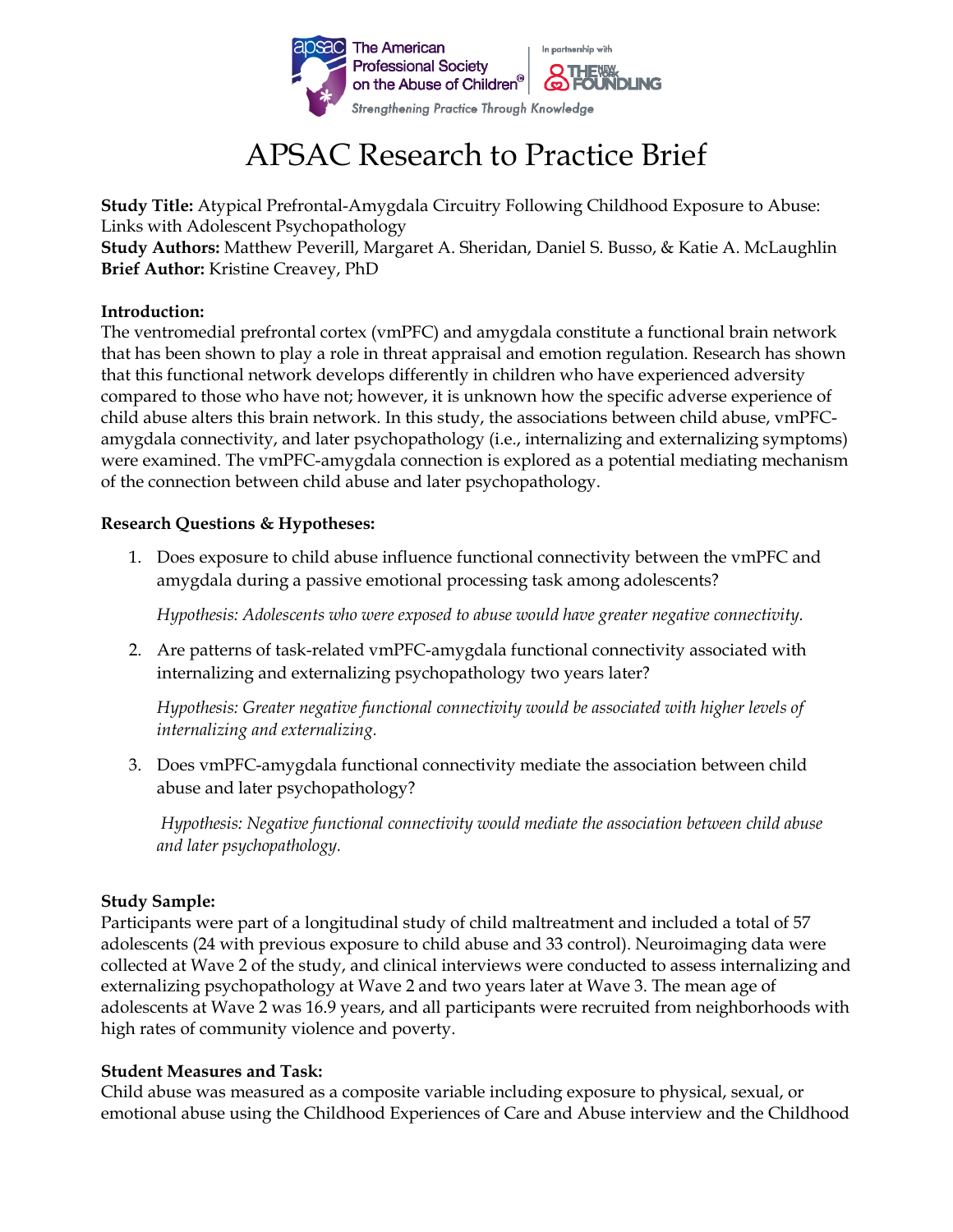Trauma Questionnaire (CTQ); abuse was measured both as a dichotomous (abuse did or did not occur) and continuous variable (measuring abuse severity). Psychopathology was reported as internalizing and externalizing scores from the Diagnostic Interview Schedule for Children, Version IV (DISC-IV). vmPFC-amygdala functional connectivity was measured via fMRI while participants viewed positive, negative, and neutral images from the International Affective Picture System.

## **Findings:**

While all adolescents rated the negative images during the viewing task as more emotionally intense than the neutral images, those who had been exposed to abuse reported higher emotional intensity in both conditions compared to control participants. The authors also found that vmPFCamygdala functional connectivity while viewing the emotionally negative images was negative for all adolescents (i.e., when one system is activated, the other is inhibited), and the connectivity was positive while viewing the neutral images (i.e., both systems are activated or inhibited simultaneously).

Specific to Research Question 1, the authors found that adolescents who were exposed to abuse showed more negative task-related vmPFC-amygdala functional connectivity during the negative viewing condition compared to control adolescents with no abuse history; additionally adolescents with abuse history showed more positive functional connectivity compared to controls during the neutral viewing condition. Further, greater severity of abuse was associated with more negative functional connectivity during the negative viewing condition. The researchers also investigated whether violence exposure and socioeconomic status were associated with vmPFC-amygdala functional connectivity, and neither showed a significant relationship.

Regarding Research Question 2, more negative functional connectivity was associated with greater concurrent internalizing and externalizing psychopathology, while 2 years after the connectivity scan, more negative functional connectivity predicted greater externalizing only. The authors reported an additional finding whereby exposure to abuse and greater abuse severity were both associated with increased internalizing and externalizing concurrently and 2 years after neuroimaging data were collected.

Research Question 3 examined whether vmPFC-amygdala task-related functional connectivity mediated the relationship between abuse severity and psychopathology two years after the connectivity scan. Only the relationship between abuse and externalizing psychopathology was considered since the relationship between connectivity and internalizing two years later was not significant; no mediating effect of connectivity on the relationship between abuse and externalizing psychopathology two years later was found.

#### **Recommendations:**

A physiological or neurocognitive difference among those with adverse experiences that develops following those adverse experiences is often adaptive for the individual given their circumstances. The concern, however, lies in whether that "adaptation" will still be adaptive in the long-term, or whether it might result in harmful physical or mental health effects. The results of this study suggest that while the greater negative vmPFC-amygdala functional connectivity of those adolescents who have experienced abuse might be adaptive for a time and even help that individual survive extreme threat, externalizing psychopathology might follow long after the threat has passed.